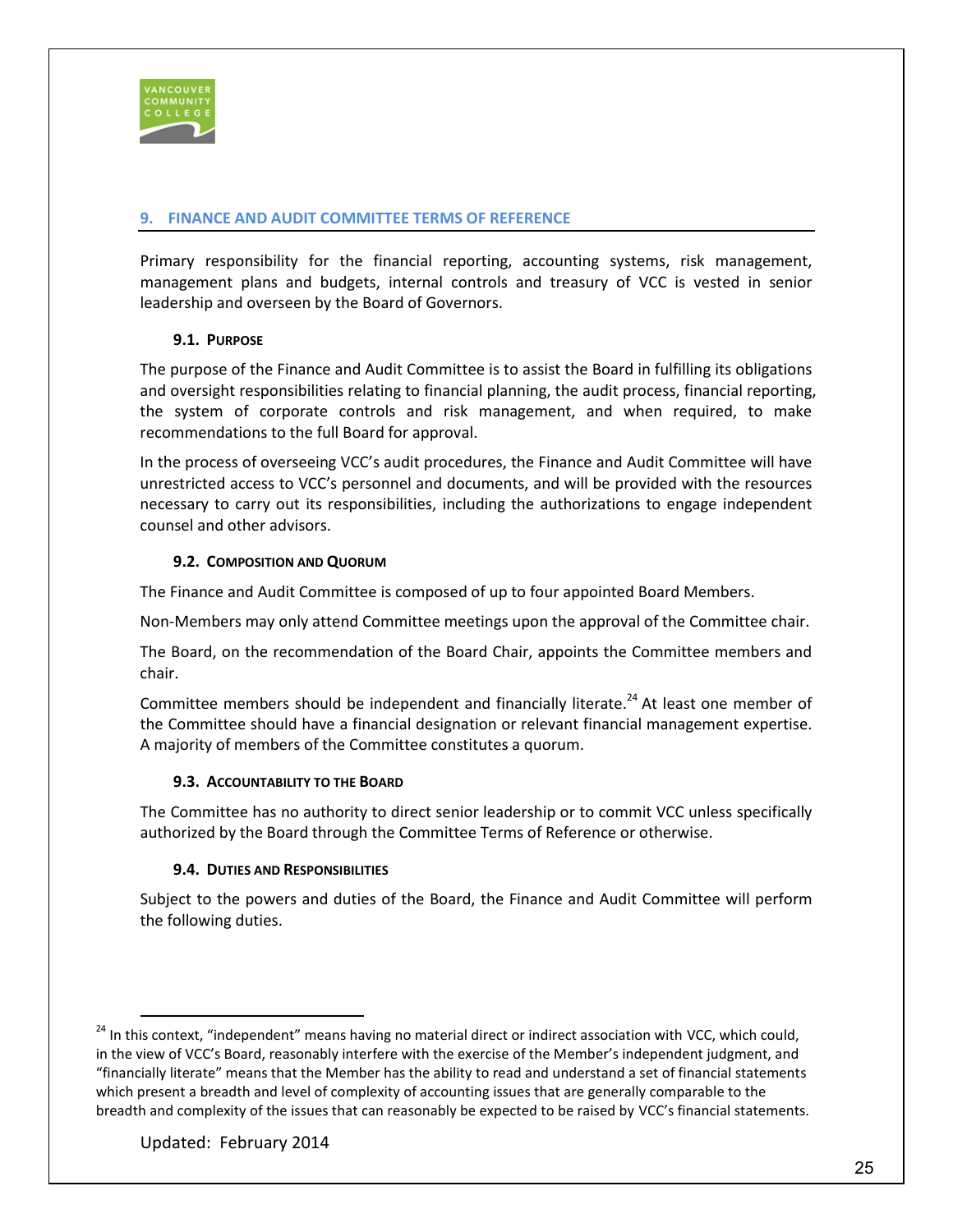

## **4.1 Financial Planning**

The Committee:

- a) reviews and make recommendations to the Board in respect of:
	- i) tuition and other academic and major mandatory fees;
	- ii) financial plans and budgets forwarded to the Board for approval;
	- iii) the appropriateness and validity of any material assumptions and estimates used in the preparation of such plans or budgets;
	- iv) the consistency of the plans and budgets with policies, objectives and initiatives approved by the board;
	- v) the consistency of the financial plans and budgets with any other financial data;
	- vi) any significant assumptions, forecasts, targets or performance goals used by senior leadership in the preparation of the financial plans and/or budgets; and
- b) ensures the board receives on a timely basis meaningful financial information regarding VCC's current financial status and up-to-date forecasts required to make decisions.

### **4.2 Financial Reporting**

The Committee:

- a) reviews VCC's annual financial statements to ensure they are fairly presented in all material respects in accordance with generally accepted accounting principles;
- b) reviews all public reporting by VCC to ensure that it represents a complete, accurate and balanced picture of VCC's performance and financial situation;
- c) reviews the financial statements and reports, and recommends their approval or disapproval to the Board; the Committee will provide an explanation if it cannot recommend approval;
- d) discusses with senior leadership and with the External Auditor:
	- i) all proposed changes in accounting policy;
	- ii) the import and presentation of all large risks or uncertainties;
	- iii) compliance with accounting standards;
	- iv) adjustments arising out of the audit process and related party transactions; and
	- v) all estimated or judgments of senior leadership that may be material to financial reporting;
- e) discusses with senior leadership and the External Auditor significant financial reporting, record or presentation issues discussed during the fiscal period and the manner of their resolution; and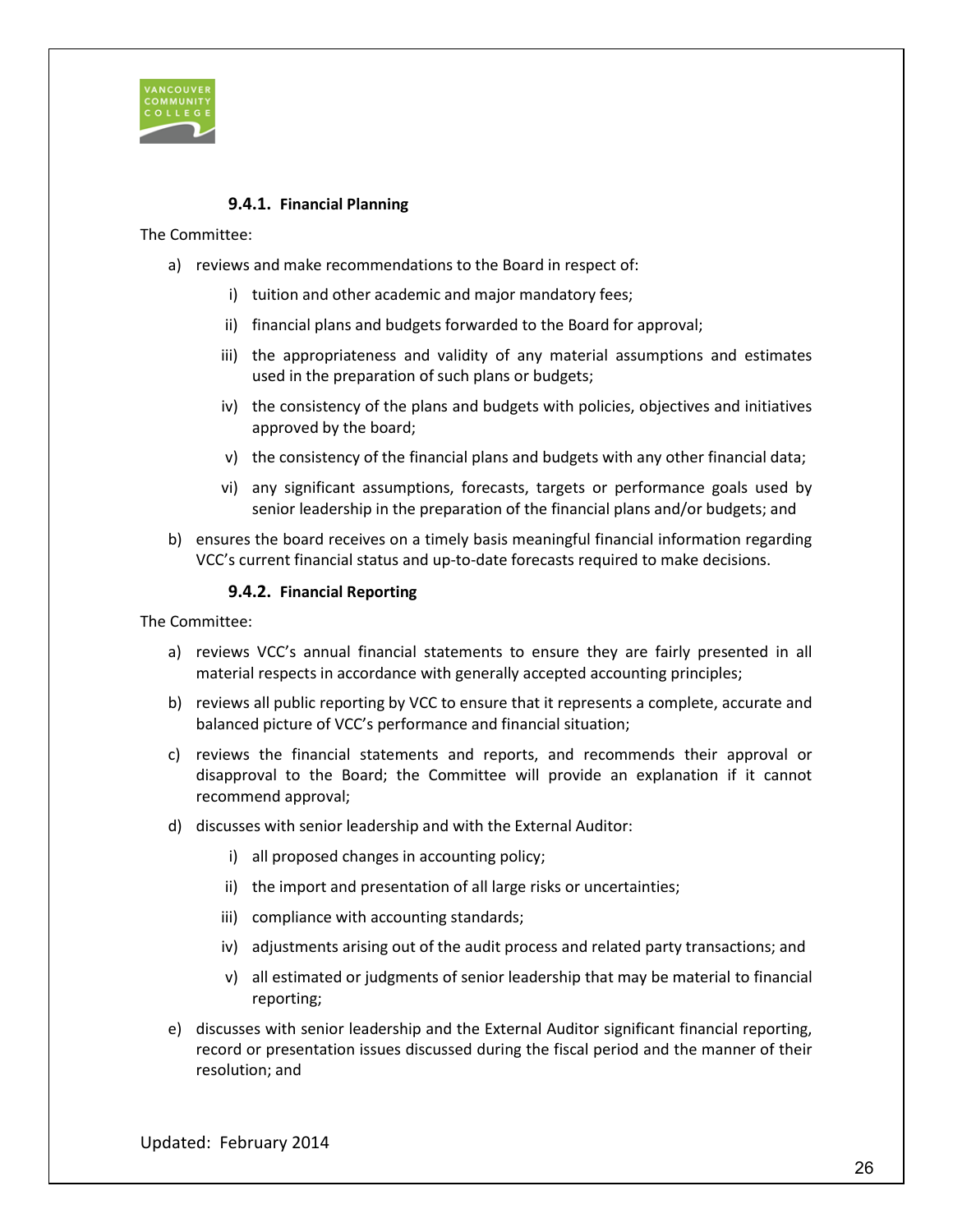

- f) examines the audited annual financial statements in conjunction with the reports of the External Auditor, which may include determining whether the statements:
	- i) properly reflect the significant accounting policies selected;
	- ii) reflect estimates and other financial statements elements that are reasonable and consistent;
	- iii) adequately disclose all major transactions and issues;
	- iv) disclose all post-year-end significant events; and
	- v) are understandable, relevant, reliable and comparable;
- g) reviews and recommends to the Board approval of the:
	- i) annual audited financial statements;
	- ii) management discussion and analysis that accompanies the audited financial statements; and
	- iii) significant financial reports.

### **4.3 External Audit**

The Committee:

- a) recommends to the Board the appointment of the External Auditor;
- b) determines whether the performance of the External Auditor is satisfactory, effective and meets the requirements of VCC;
- c) reviews all issues related to any change in External Auditor and the planned steps for an orderly transition;
- d) confirms the independence of the External Auditor;
- e) reviews the terms of the External Auditor's engagement, and the appropriateness and reasonableness of the proposed fees;
- f) reviews and recommends to the Board the amount of fees paid to the External Auditor;
- g) reviews and recommends to the Board the audit plan with the External Auditor and senior leadership;
- h) determines whether senior leadership has provided full and open disclosure to the External Auditor's inquiries;
- i) reviews problems experienced by the External Auditor in performing the audit, including any restrictions imposed by senior leadership and all significant accounting issues on which there was a disagreement with senior leadership;
- j) reviews the post-audit opinion letter containing the recommendations of the External Auditor and reviews the senior leadership's response and subsequent follow-up to any significant identified weaknesses; and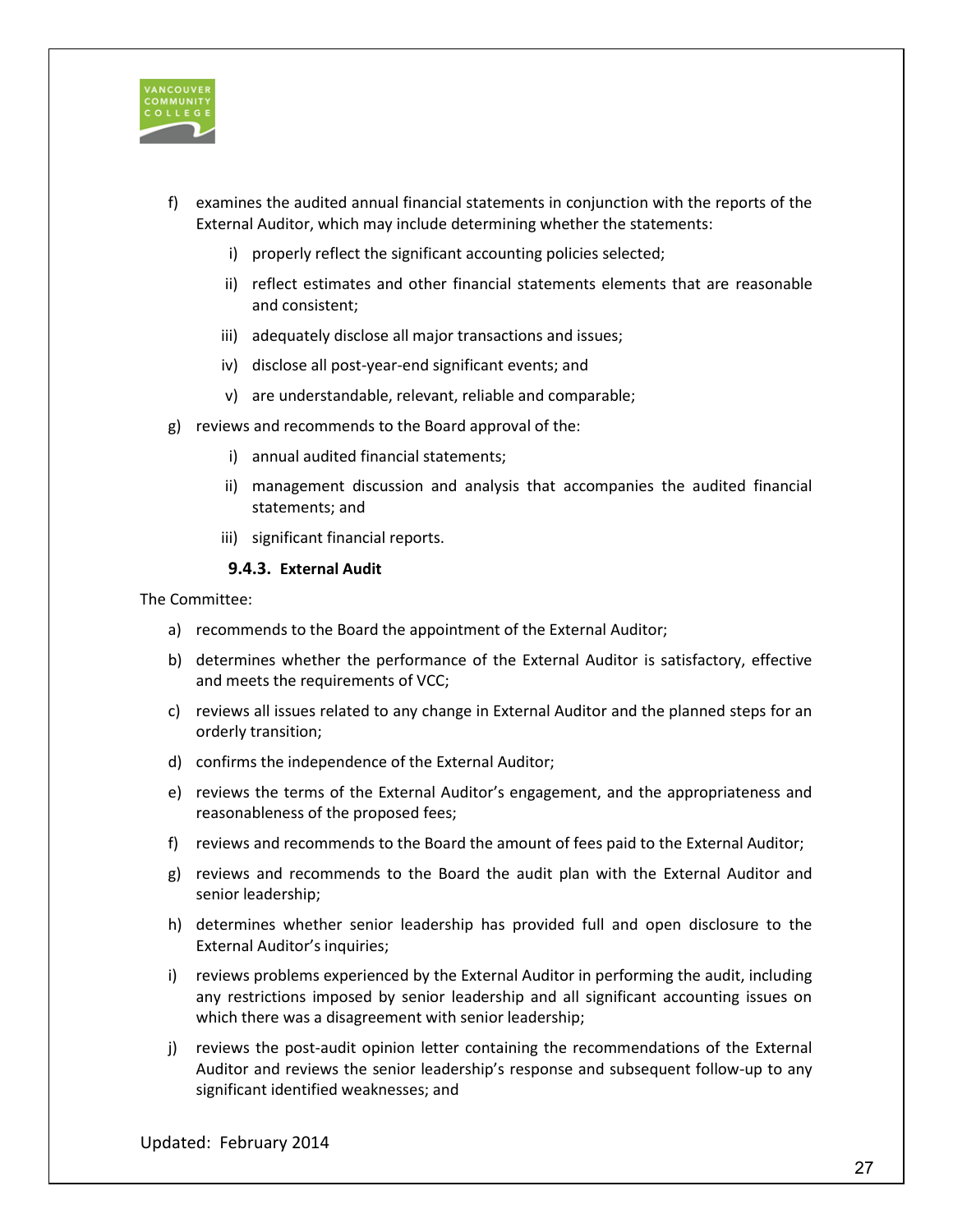

k) reviews and approves the provision of non-audit services provided by the External Auditor.

The Committee shall meet with the External Auditor at least bi-annually, including meeting *in camera* with the External Auditor at least annually or as requested. The Committee shall permit the External Auditor to attend Committee meetings on request.

### **4.4 Accounting Systems and Internal Controls**

The Committee:

- a) through discussion with senior leadership and the External Auditors, obtains reasonable assurances that VCC has implemented appropriate systems of internal control:
	- i) over financial reporting, information technology, data security and protection of personal information and privacy, and that these systems are operating effectively;
	- ii) to ensure compliance with its policies and procedures that these systems are operating effectively; and
	- iii) to identify, monitor, mitigate and report significant financial or operational risk exposures and that these systems are operating effectively;
- b) reviews with counsel on at least an annual basis any legal matters that could have a significant impact on VCC's financial statements, and to ensure compliance with legal and regulatory requirements;
- c) reviews the evaluation of internal controls by the External Auditor, including any recommendations for improvement of VCC's accounting procedures and internal controls, together with senior leadership's response; and
- d) directs the External Auditor's examinations to particular areas of concern with respect to internal controls.

#### **4.5 Internal Audit**

To the extent there is an Internal Audit function, the Committee:

- a) reviews and approves the terms of an Internal Auditor's engagement;
- b) reviews and approves the Internal Audit plan;
- c) ensures the internal Auditor's approach to risk and internal controls are appropriate;
- d) determines whether the performance of the Internal Auditor is satisfactory, effective and meets the requirements of VCC;
- e) ensures there are adequate resources for the Internal Auditor in performing its functions, including any restrictions imposed by senior leadership and all significant difficulties or disagreements with senior leadership; and
- f) meets with the Internal Auditor *in camera* at least annually.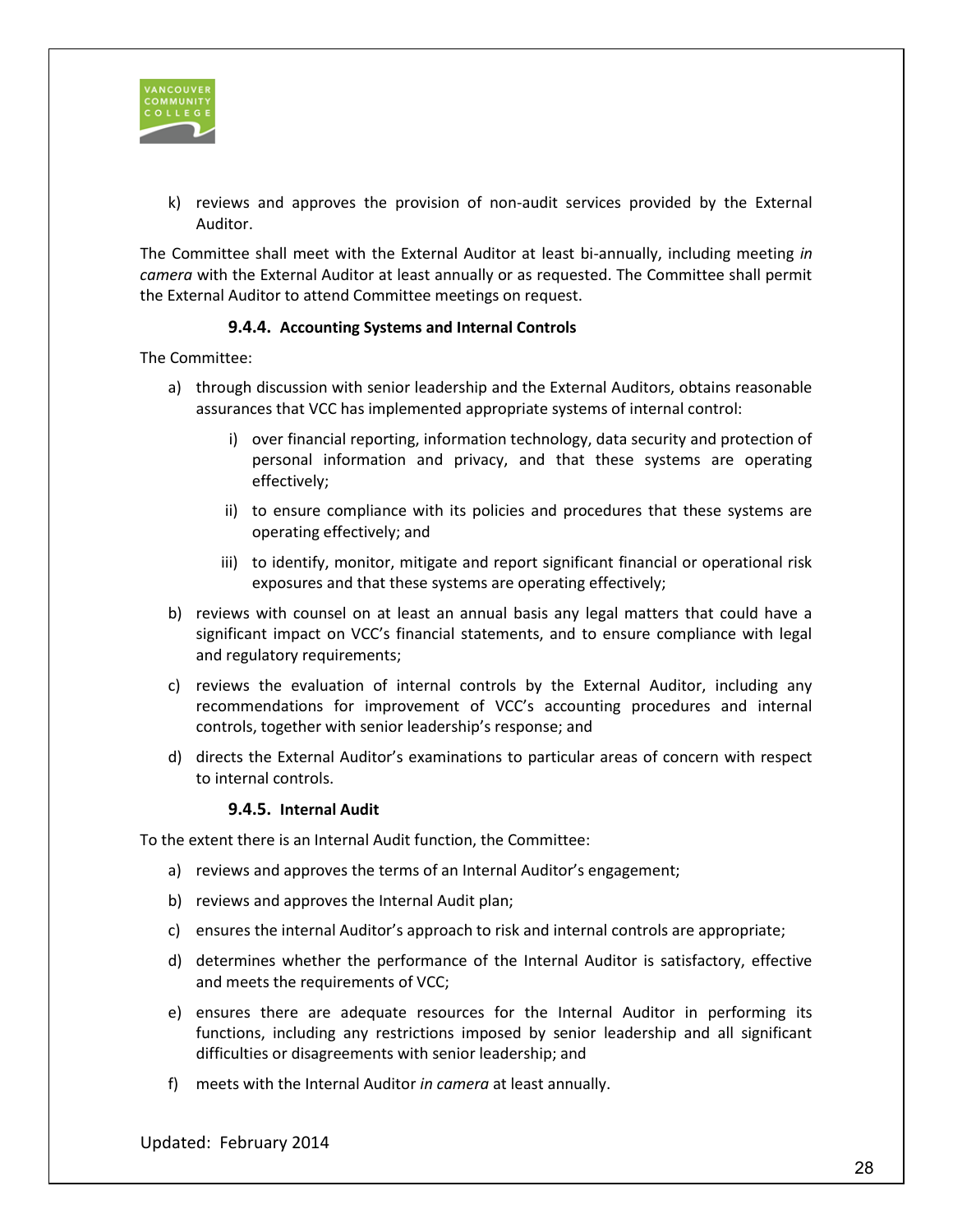

### **4.6 Risk Management**

The Committee:

- a) leads the Board's oversight of VCC's risk management;
- b) understands the material risks to VCC;
- c) reviews VCC's risk management controls and policies and seeks input and assistance from other Board Committees as appropriate;
- d) obtains reasonable assurance that senior leadership's systems to eliminate or manage these risks are effective;
- e) receives regular reports on the management of material risks to VCC;
- f) annually reviews VCC's insurance coverage of material business risks and uncertainties; and
- g) reviews VCC's disaster recovery plans.

#### **4.7 Material Litigation**

The Committee reviews and advises the Board with respect to:

- a) senior leadership's assessment of material litigation risks; and
- b) the adequacy of provisions and estimates made in financial information including the financial statements relating to material litigation issues.

As appropriate, the Committee may request that legal representatives attend Committee meetings to review significant litigation risks without senior leadership in attendance and may engage independent counsel and other advisors as required.

#### **4.8 Compliance**

The Committee:

- a) confirms the appropriate policies and procedures are in place for monitoring compliance with applicable laws and ascertains their adequacy and the levels of compliance;
- b) advises the Board on any new or pending developments in accounting and/or reporting standards;
- c) reports to the Board all financial matters of which the Committee has knowledge that may materially affect the current or future position of VCC; and
- d) reviews such other matters that the Committee or the Board deems advisable or timely.

#### **5. MEETINGS**

The Committee meets at least four times per year. Additional meetings may be held as deemed necessary by the Committee chair or as requested by any two Committee members or the External Auditor.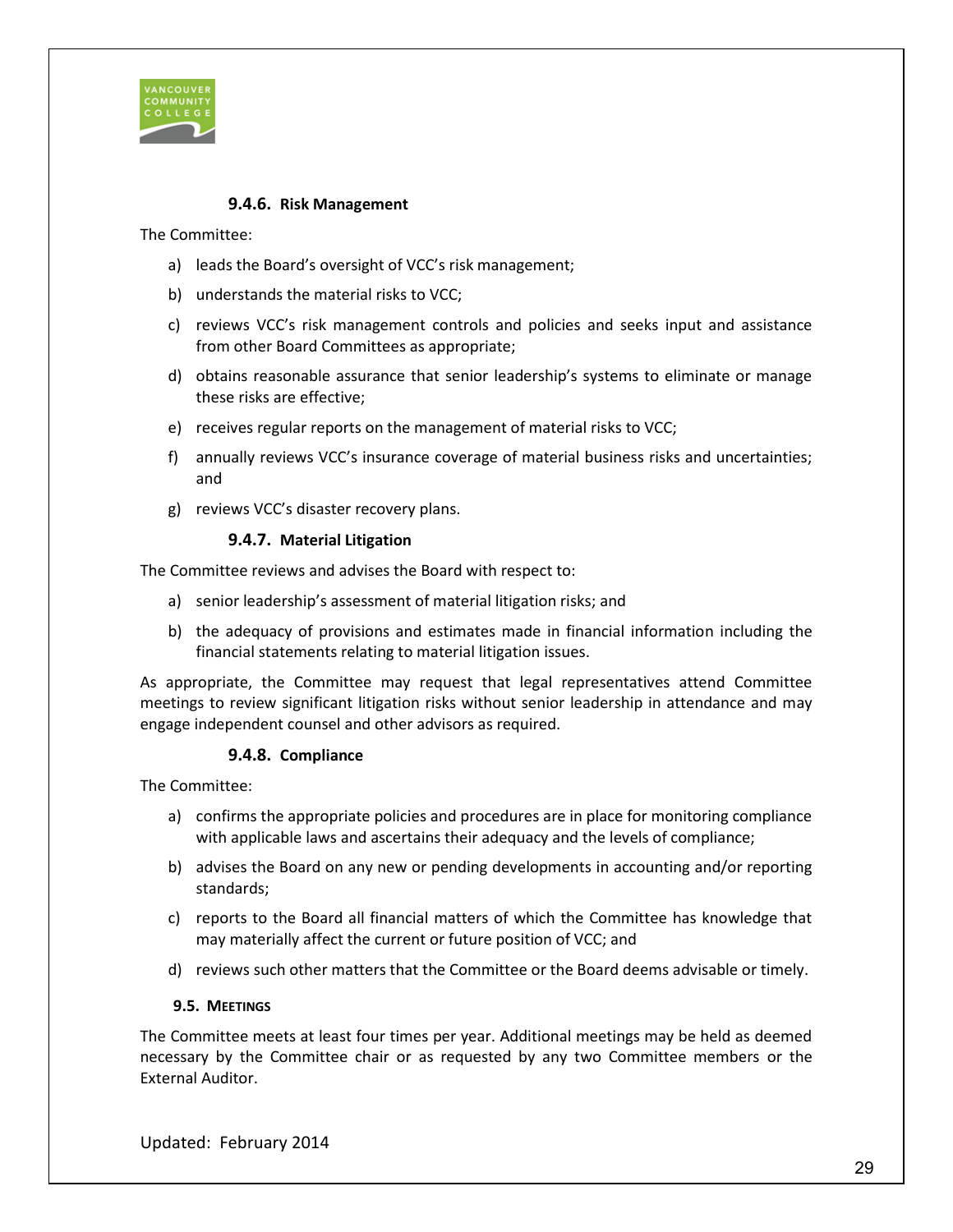

### **6. REPORTING**

The Committee reports to the Board by providing a high-level summary of the Committee's activities at the next Board meeting. The summary details what the Committee has been working on (since it last reported to the Board), what the Committee is bringing forward for discussion or approval, and key issues that the Committee is focused on.

### **7. STAFF SUPPORT**

The Chief Financial Officer provides staff support to the Finance and Audit Committee. Corporate secretarial resources shall be provided to the Committee.

### **8. EXTERNAL ADVISORS**

The Committee may engage independent advisors at the expense of VCC when it deems necessary, subject to the approval of the Board Chair.

### **9. RESPONSIBILITY FOR POLICY REVIEW**

The Committee has responsibility to review at least every two years, and more frequently if necessary (e.g., based on legislative changes or a development in governance best practices) the following Board and Board-approved organizational policies:

### **9.1 Board Policies**

- **Finance and Audit Committee Terms of Reference**
- **Board Member Liability Coverage**
- **Board Member Remuneration and Expenses**

#### **9.2 Board-Approved Organizational Policies**

- **Whistleblower Policy**
- **Procurement Policy**
- **Investment Policy**
- Authorities and Delegations
- **Enterprise Risk Management (ERM)**

#### **10. COMMITTEE CALENDAR OF ACTIVITIES**

The annual calendar of activities for the Finance and Audit Committee is set out below.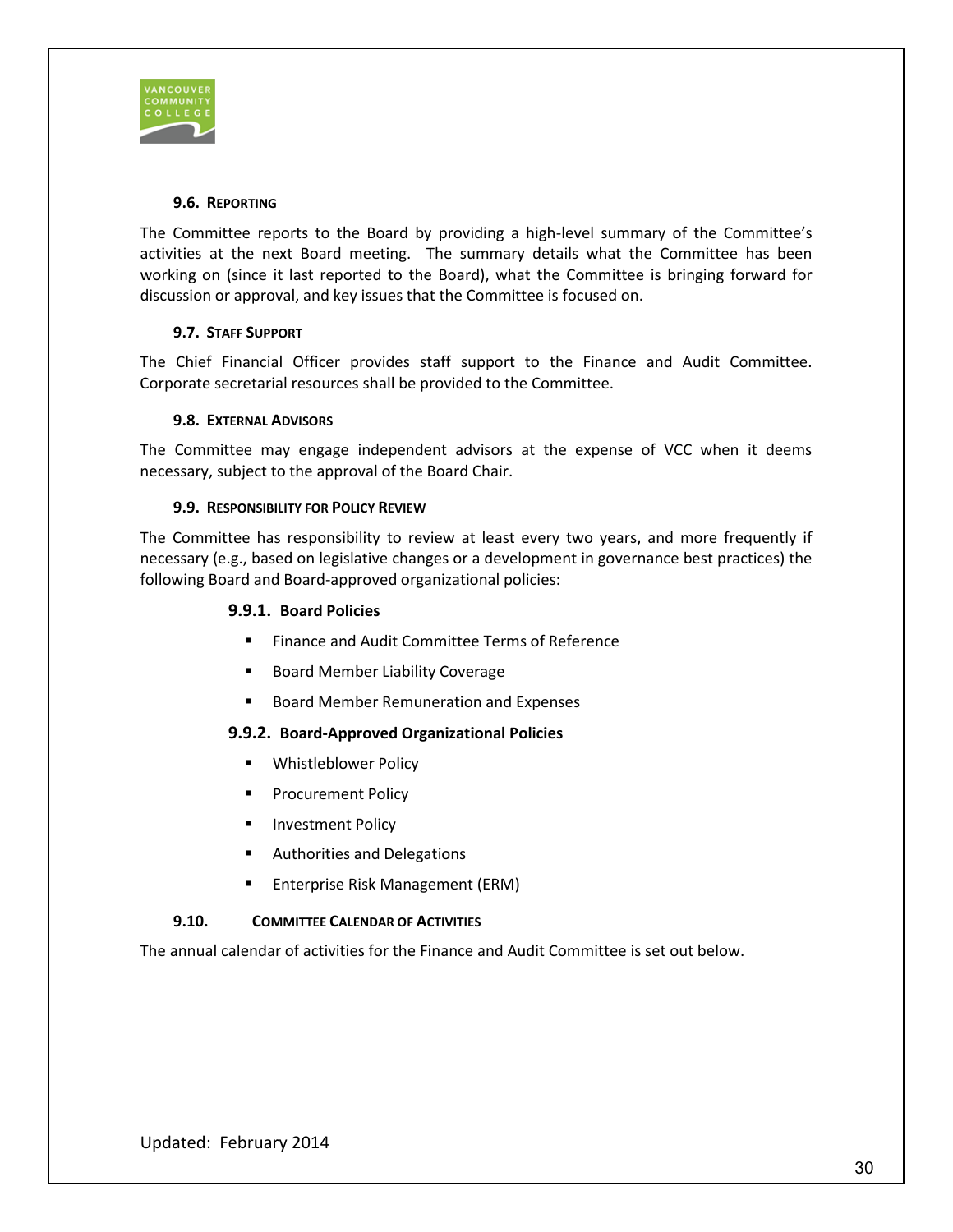

 $\hat{\mathcal{A}}$ 

| FINANCE AND AUDIT COMMITTEE CALENDAR OF ACTIVITIES                                                   |             |            |                    |              |     |      |              |
|------------------------------------------------------------------------------------------------------|-------------|------------|--------------------|--------------|-----|------|--------------|
| <b>Agenda Item</b>                                                                                   | <b>Sept</b> | <b>Nov</b> | Feb                | <b>April</b> | May | June | As<br>needed |
| At each meeting:                                                                                     | X           | X          | X                  | X            | x   | X    |              |
| Approve minutes of last meeting                                                                      |             |            |                    |              |     |      |              |
| Review action items                                                                                  |             |            |                    |              |     |      |              |
| <b>Financial Planning</b>                                                                            |             |            |                    |              |     |      |              |
| Review<br>financial<br>quarterly<br>results<br>to<br>budget                                          | X           | X          | X                  |              |     |      |              |
| Review quarterly FTE performance                                                                     | X           | X          | X                  |              |     |      |              |
| Review quarterly internal financial and<br>FTE forecasts                                             | X           | x          | $\pmb{\mathsf{X}}$ |              |     |      |              |
| Review performance against business plan<br><b>KPIs</b>                                              | X           | Χ          | $\pmb{\mathsf{X}}$ |              | X   |      |              |
| <b>Tuition Approval</b>                                                                              |             |            |                    |              |     |      |              |
| Domestic                                                                                             |             | x          |                    |              |     |      |              |
| International                                                                                        |             | x          |                    |              |     |      |              |
| New programs                                                                                         |             |            |                    |              |     |      | X            |
| Approve annual operating and capital                                                                 |             |            |                    |              |     |      |              |
| budgets:                                                                                             |             | x          |                    |              |     |      |              |
| Assumptions and risks<br>Draft                                                                       |             |            | X                  |              |     |      |              |
| Final<br>$\bullet$                                                                                   |             |            |                    | x            |     |      |              |
| Review business plan                                                                                 |             |            |                    | Χ            |     |      |              |
| AVED funding letter - for information                                                                |             |            |                    |              | X   |      |              |
| annual<br>financial<br>results<br>Review<br>and<br>FTE/enrolment<br>performance<br>against<br>budget |             |            |                    |              | x   |      |              |
| Approve Capital Submission to Ministry                                                               |             |            |                    |              | X   |      |              |

 $\hat{\phi}$ 

 $\hat{\phi}$ 

 $\hat{\mathcal{A}}$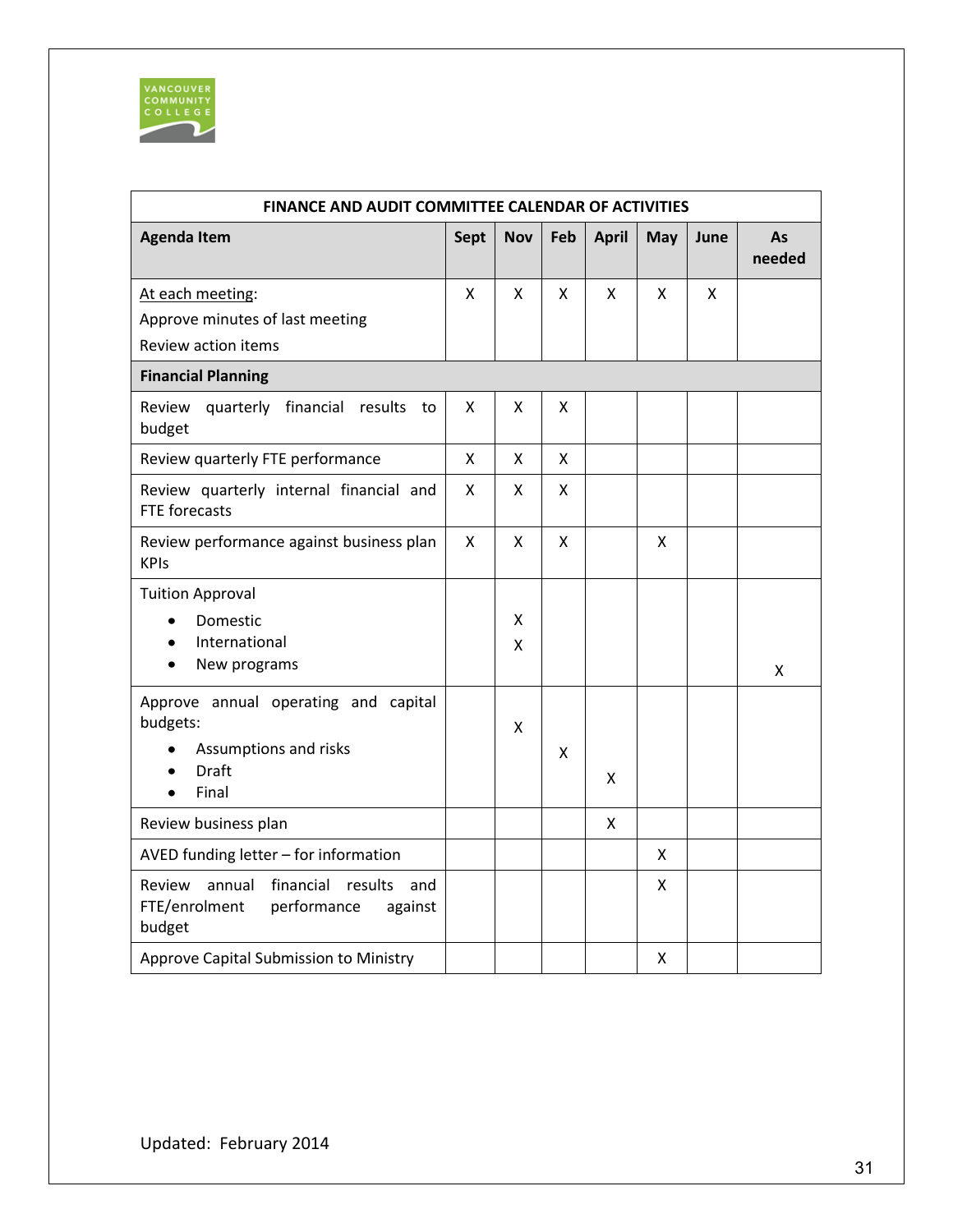

 $\bar{z}$ 

| <b>FINANCE AND AUDIT COMMITTEE CALENDAR OF ACTIVITIES</b>                                                                                                                                                                                      |             |            |     |              |     |      |              |
|------------------------------------------------------------------------------------------------------------------------------------------------------------------------------------------------------------------------------------------------|-------------|------------|-----|--------------|-----|------|--------------|
| <b>Agenda Item</b>                                                                                                                                                                                                                             | <b>Sept</b> | <b>Nov</b> | Feb | <b>April</b> | May | June | As<br>needed |
| Review:                                                                                                                                                                                                                                        |             |            |     |              | X   |      |              |
| critical accounting policies, significant<br>estimates, alternative treatments of<br>financial information and<br>material<br>communications<br>between<br>management and external auditor                                                     |             |            |     |              |     |      |              |
| any changes in accounting policies,<br>٠<br>practises<br>or<br>financial<br>trends<br>or<br>reporting requirements that may affect<br>the financial statements                                                                                 |             |            |     |              |     |      |              |
| the (i) tax assessments, changes or<br>$\bullet$<br>other tax issues; and (ii) any material<br>pending or threatened litigation,<br>claims and assessments that could<br>material impact on the<br>have a<br>organization's financial position |             |            |     |              |     |      |              |
| compliance with<br>statutory<br>and<br>٠<br>regulatory requirements (including<br>privacy)                                                                                                                                                     |             |            |     |              |     |      |              |
| <b>External Audit</b>                                                                                                                                                                                                                          |             |            |     |              |     |      |              |
| Review external auditor's engagement,<br>fees and audit plan                                                                                                                                                                                   |             | x          |     |              |     |      |              |
| Review audited financial statements and<br>audit report                                                                                                                                                                                        |             |            |     |              | X   |      |              |
| Review audited FTE statement and audit<br>report                                                                                                                                                                                               |             |            |     |              | X   |      |              |
| Review external auditor's significant audit<br>findings and management's responses                                                                                                                                                             |             |            |     |              | X   |      |              |
| Discuss external auditor performance                                                                                                                                                                                                           |             |            |     |              | X   |      |              |
| Review third party audit results                                                                                                                                                                                                               |             |            |     |              |     |      | X            |
| <b>Internal Controls and Internal Audit</b>                                                                                                                                                                                                    |             |            |     |              |     |      |              |
| Review internal audit plan                                                                                                                                                                                                                     |             | X          |     |              |     |      |              |
| Receive internal audit report                                                                                                                                                                                                                  |             |            |     | X            |     |      |              |

l,

 $\ddot{\phantom{1}}$ 

 $\ddot{\phantom{a}}$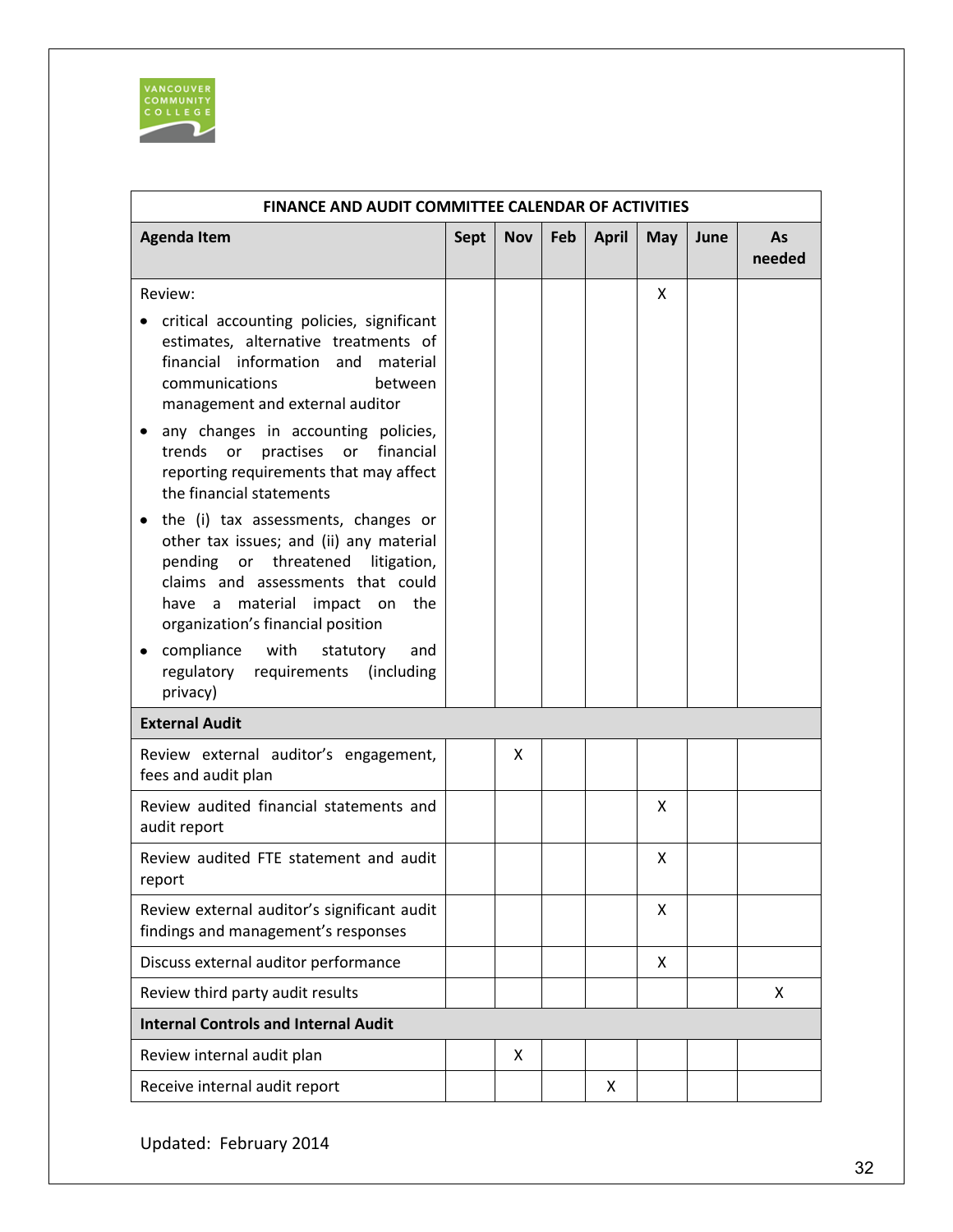

 $\bar{z}$ 

| <b>FINANCE AND AUDIT COMMITTEE CALENDAR OF ACTIVITIES</b>                                                                      |             |            |     |              |     |      |              |
|--------------------------------------------------------------------------------------------------------------------------------|-------------|------------|-----|--------------|-----|------|--------------|
| <b>Agenda Item</b>                                                                                                             | <b>Sept</b> | <b>Nov</b> | Feb | <b>April</b> | May | June | As<br>needed |
| Discuss internal audit performance                                                                                             |             |            |     | x            |     |      |              |
| Review management's report on internal<br>controls                                                                             |             |            |     | X            |     |      |              |
| financial<br>of<br>Review<br>adequacy<br>and<br>accounting staff                                                               |             |            |     | X            |     |      |              |
| Review with external auditor the overall<br>control environment and the adequacy of<br>accounting system controls.             |             |            |     |              | X   |      |              |
| Review<br>under<br>the<br>reports<br>any<br><b>Whistleblower Policy</b>                                                        |             |            |     |              |     |      | X            |
| <b>Risk Management</b>                                                                                                         |             |            |     |              |     |      |              |
| Review risk management framework                                                                                               | x           |            |     |              |     |      |              |
| Receive<br>enterprise<br>risk<br>report<br>on<br>management                                                                    | X           | X          | X   |              | X   |      |              |
| Review schedule of investments                                                                                                 | X           |            |     |              |     |      |              |
| Review insurance coverage                                                                                                      |             |            | X   |              |     |      |              |
| Review disaster recovery plan                                                                                                  |             |            | x   |              |     |      |              |
| Procurement                                                                                                                    |             |            |     |              |     |      |              |
| matters<br>Approve<br>procurement<br>over<br>\$200,000 and<br>review<br>matters<br>over<br>\$500,000 for approval by the Board |             |            |     |              |     |      | X            |
| <b>Public Reporting</b>                                                                                                        |             |            |     |              |     |      |              |
| Quarterly<br>External<br>for<br>Forecast<br>$\overline{\phantom{m}}$<br>information                                            | X           | X          | X   |              | X   |      |              |
| Review<br>of<br>Government<br>Letter<br>Expectations                                                                           |             |            |     | X            |     |      |              |
| Approval of Institutional Accountability<br>Plan                                                                               |             |            |     |              |     | X    |              |
| Approval of Statement of Financial<br>Information                                                                              |             |            |     |              |     | X    |              |
| Five Year Capital Plan Request                                                                                                 |             |            |     |              |     | X    |              |

 $\hat{\mathbf{r}}$ 

l,

 $\ddot{\phantom{a}}$